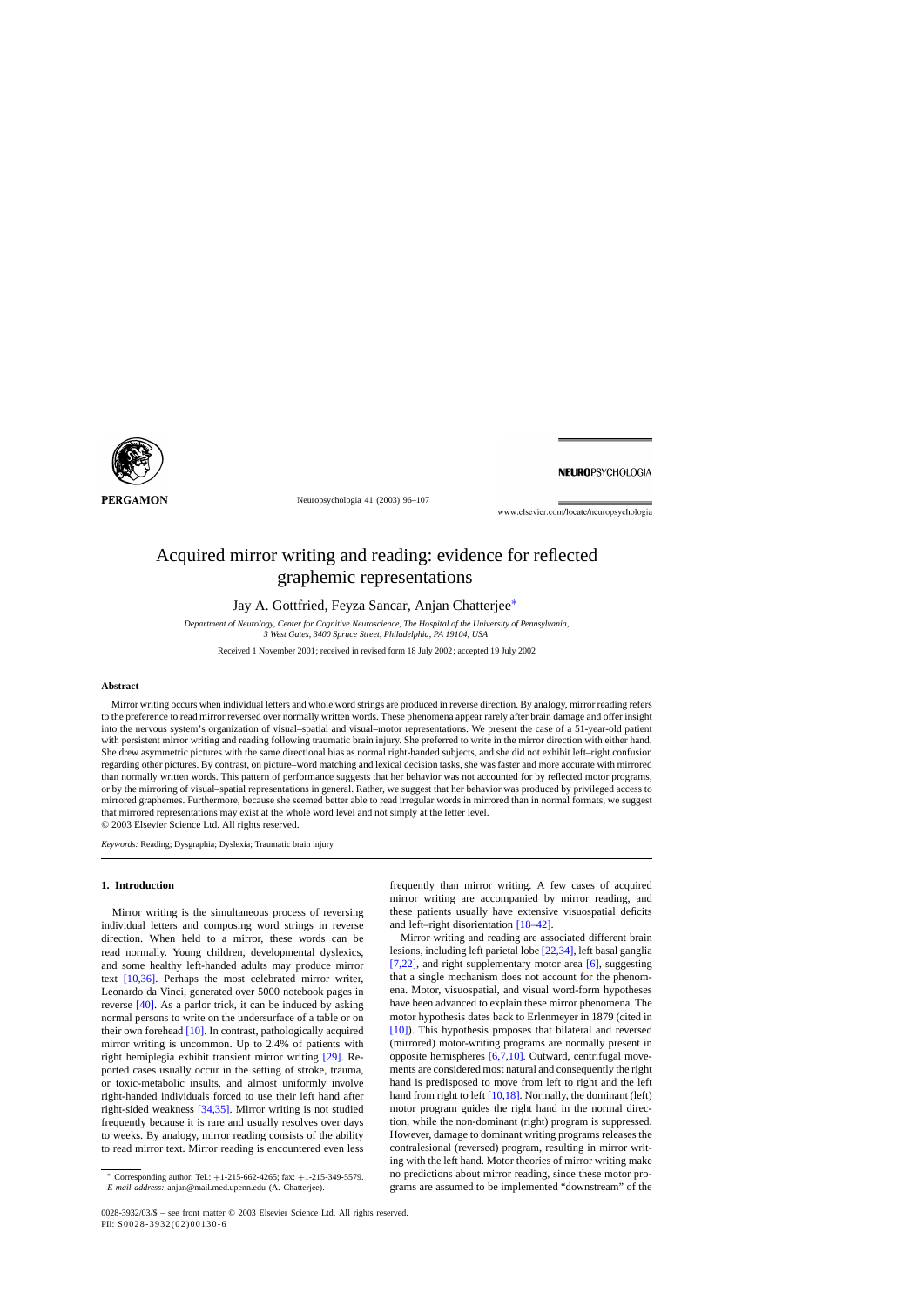representation of letters and words. In fact, many patients with mirror writing find their own writing difficult to read.

The general visual–spatial hypothesis views mirror words as a specific instance of generally reflected visual–spatial representations, which when pathologically released produce both mirror writing and mirror reading [\[5,18\]. F](#page-10-0)einberg and Jones [\[14\]](#page-10-0) described a striking example of general object reversals in which a left-handed man, after right parietal infarction would light his cigarette at the opposite end, stir his coffee with the spoon handle, and hold the telephone receiver upside-down. Right–left disorientation, hemispatial confusion, and reversals of oculomotor scanning direction may all contribute to the faulty visuospatial processing. Heilman et al. [\[18\]](#page-11-0) reported such a patient, who reversed directions when indicating how one would run bases on a baseball diamond, and reversed numbers on the picture of an old-fashioned rotary phone dial. Similarly, Lambon-Ralph et al. [\[22\]](#page-11-0) described a patient with general non-verbal reversals when asked to draw geometric figures and country outlines.

The visual word-form hypothesis was first proposed by Orton [\[28\]](#page-11-0) in the context of cerebral "dominance." Akin to the motor hypothesis, he suggested that bilateral and reversed graphemes are represented in opposite hemispheres. As children begin learning to read, dual graphemic representations compete for control of lexical processing, leading to frequent reversal errors of both reading and writing. Once hemispheric dominance for language has been established, the dominant visual representation guides lexical routines in the correct orientation, while the non-dominant representation is degraded or suppressed. Injury, or inadequate access, to the normal word form would permit release of the mirrored word forms, leading to mirror reading and writing. Evidence for visual mirror-image reversals has been demonstrated in pigeons [\[23,24\]](#page-11-0) and optic-chiasm-sectioned monkeys [\[25,26\],](#page-11-0) and in humans [\[39\].](#page-11-0) Corballis and Beale [\[8\]](#page-10-0) have argued that it does not make sense that each hemisphere would encode mirrored percepts of the same visual stimulus as suggested by Orton. Rather, they propose that each hemisphere harbors mirror memory traces of visual percepts.

We report a patient with acquired mirror reading and writing following a traumatic brain injury in 1992. The chronic and persisting nature of her disorder permitted a study of these phenomena and to test the adequacy of the mirrored motor, general visual–spatial or graphemic representations in accounting for her behavior. We also investigated the level of representation at which these reversed representations might be organized.

## **2. Case history**

The patient, HN, a healthy 51-year-old right-handed [\[3\]](#page-10-0) woman with a high school education, was involved in a motor vehicle accident in 1992 (at the age of 43). At the scene she was found comatose with right frontal and periorbital

lacerations. She regained consciousness in the hospital, but remained disoriented and amnestic for the accident. Cranial CT and brain MRI scans were both normal, and she was diagnosed with traumatic brain injury. Despite significant recovery, she was left with residual cognitive deficits involving mild executive dysfunction, inattention, and anterograde amnesia. However, oral language skills, including naming, repetition, comprehension, and spontaneous speech, were virtually unimpaired. There was no evidence for apraxia, visual agnosia, neglect, or left–right disorientation. The remainder of her neurological exam, including cranial nerves, motor function, reflexes, gait, and station, were normal. A resting brain SPECT scan performed in 1995 revealed bilateral frontal hypoperfusion, in keeping with her dysexecutive syndrome.

The patient's most incapacitating disability was evident in her attempts to read and write. Formerly an avid reader, HN labored for hours over a single magazine article. Writing was equally effortful. However, she came to realize that writing in reverse felt more natural and that these words (and numbers) were easier to read than normal words. HN could not recall any instances of non-lexical reversals with objects or in her activities of daily living. She also denied ever reading or writing in mirror format prior to the brain injury. By her own account, "I write this way so I can read what I wrote." The patient described relying on a "sounding-out" strategy of reading, particularly when words appeared in the normal direction.

Until the time of the accident, HN had been working as a data-entry operator, which demanded facility with reading, writing, and arithmetic. Remarkably, she returned to work after her injury, and was able to perform her job adequately if she pasted rightward-facing arrows at the top left corner of her computer screen. Despite the complexity of her impairments, HN lived independently, managed her finances, raised her children, and even drove a car without effort, joking that the stop signs were all labeled, "POTS." Examples of her handwriting before and after the accident are shown in [Fig. 1.](#page-2-0)

#### **3. Experimental methods and results**

Patient HN was tested on several writing, picture drawing, and reading tasks. In some of the reading experiments, her performance was compared to that of three right-handed, age-matched (range, 49–57 years) female subjects. Informed consent was obtained from the patient and from each control subject prior to study. All experiments were conducted in accordance with regulations set forth by the Ethical Committee of the University of Pennsylvania.

## *3.1. Writing*

Studies were undertaken to establish whether HN preferred to write in a mirror fashion with her dominant hand.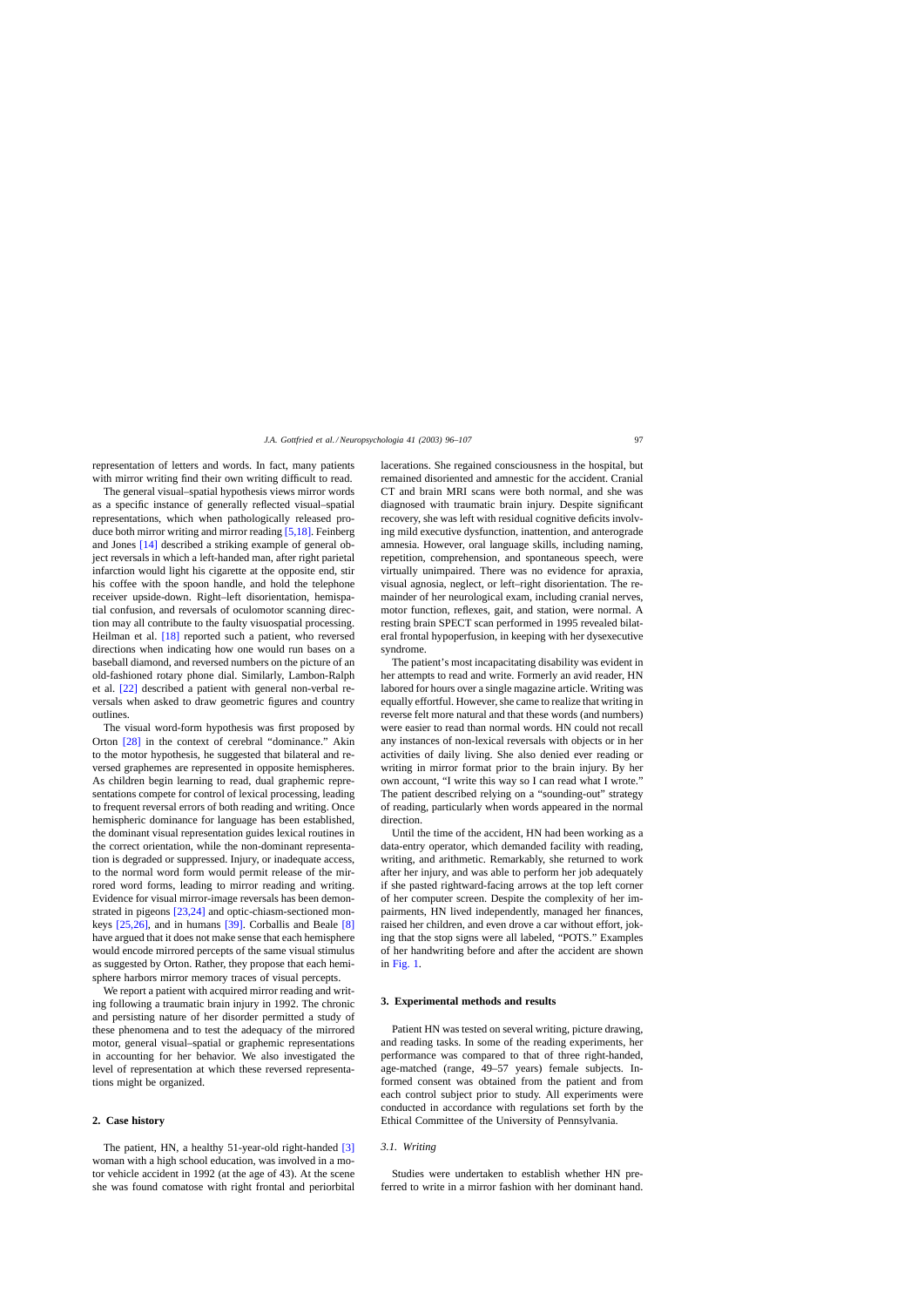<span id="page-2-0"></span>

Fig. 1. Handwriting examples before (A) and after (B–D) her brain injury. (A) Normal writing without spelling errors is evident in this postcard the patient wrote to her mother in 1980. (B) She was asked to write the same text to dictation, in the normal direction, which reveals erratic letter construction, occasional letter reversals, and misspelled words. (C) The same text was also written in the mirror direction and is depicted on the same scale as in (B). (D) By reflecting the mirror text in (C) across the vertical axis, it becomes clear that the sizes and shapes of letters and words are formed more neatly and compactly.

According to the motor hypotheses of mirror writing, reversed motor programs within the right hemisphere are thought to guide the left hand in the mirrored direction. This interpretation is borne out by the majority of case reports demonstrating mirror writing confined to the non-dominant (left) hand. Most patients with mirror writing have a right hemiplegia and their writing with the right hand cannot be tested. Since HN did not have right-sided weakness, her writing could be tested specifically with her right hand.

## *3.1.1. Writing to dictation*

HN was asked to write either single words, whole sentences, and numbers to dictation. She was tested using the right and the left hand. HN wrote preferentially with her right hand in the mirror direction (18/18 words), when word direction was not explicitly specified. Number writing was also reversed. These effects persisted whether she wrote on the left or right half of the page. See Fig. 1 for examples of her pre-morbid writing and her writing following her injury. When requested, she was able to write in the normal direction, but found this clumsier, less natural, and more time consuming. Similarly, with her left hand, she also preferred to write in a mirror format (15/16 words), but could produce normal-appearing text with effort.

During sentence composition, the patient had marked difficulty writing letters, words, and numbers in the normal direction ([Fig. 2A and B\),](#page-3-0) irrespective of case (upper/lower). The sizes and shapes of letters were erratic, with crowding and overlap of pen strokes. Individual letters and numbers were frequently reversed  $(29/81 = 36%)$ . She had trouble keeping the words along a steady horizontal axis. It was evident that, despite the instructions to write from left to right, HN overwhelmingly tended to compose each letter from right to left. This resulted in the obvious reversals of asymmetrical letters (e.g. D, K, or S), but even when printing symmetrical letters (e.g. H, T, or W), she adopted a mirrored sequence. For example, when spelling the letter "H" she first drew the rightward vertical line, then the horizontal bar from right to left, and finished with the leftward vertical line. Thus, even though such letters did not appear reversed, their assembly was mirrored. By contrast, when writing in the mirror direction, she printed letters and numbers all in the correct (mirrored in this case) orientation, without reversals (0/77 letters), and word size and shape did not vary with the sentences [\(Fig. 2C and D\).](#page-3-0) She also wrote more fluidly in this condition, requiring less than half the time to write sentences in mirror than normal direction (approximately 7 s per word versus 19 s per word, respectively).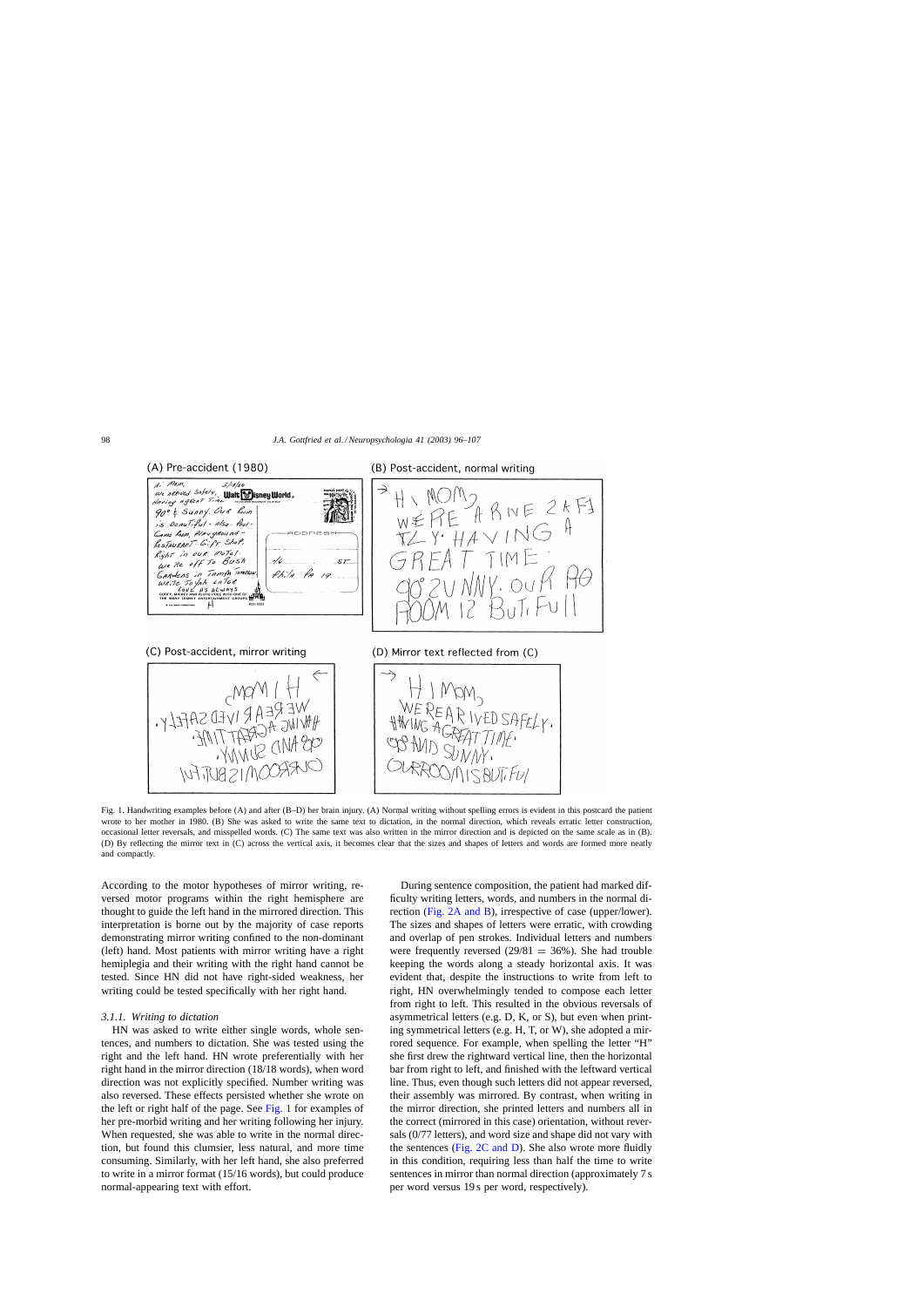(B) Dictated sentences used for (A)

# (A) Normal writing

<span id="page-3-0"></span>

Fig. 2. Sentence writing to dictation: (A) the patient wrote six sentences in the normal direction, exhibiting frequent reversals of individual letters (and numbers), phonetic spelling mistakes, and multiple corrections; (B) the actual sentences used for dictation are displayed beside her attempts; (C) she wrote six different sentences in the mirror direction; (D) horizontal reflection of the mirrored sentences from (C) shows that letters, numbers, and words are formed more naturally, without letter reversals.

## *3.1.2. Lexical effects*

During preliminary writing tasks, HN made numerous spelling errors, particularly of irregular words that cannot be written accurately using spelling-by-sound strategies (such as "BUTIFUL" for "beautiful," Fig. 2). The influence of word direction and regularity on her writing output was examined using 20-word lists of regular, irregular, and non-words, derived from the psycholinguistic assessments of language processing in aphasia (PALPA) [\[21\].](#page-11-0) These ranged in length from three to ten words, but were mostly four or five. These words were pseudorandomly assembled into 15-word blocks for oral presentation. Prior to each block, the patient was instructed to write the words to dictation in either the normal or mirror direction. Thus, each word was orally presented twice, comprising 120 stimuli distributed in eight counterbalanced blocks, and she composed each word once in either format, in order to discern whether writing accuracy and speed varied with word direction or regularity.

HN was more accurate when printing regular words in either the normal (17/20) or mirror (20/20) direction, and she was equally successful with non-words (normal, 19/20; mirror, 17/20). In comparison, her performance on the irregular word set was impaired, particularly when instructed to write normally. She was only able to spell half of the irregular words correctly in the normal direction (10/20), and she was somewhat more accurate in the mirror direction (13/20). These data are summarized in Table 1. Again, HN was slower when writing in the normal direction, taking approximately 28 s per word on average, compared to 16 s per word for the mirror condition.

### *3.1.3. Miscellaneous observations*

The patient took longer to compose irregular words and relied heavily on sound-based strategies. She was more successful identifying consonant clusters than vowels and would typically spell an irregular word first by writing down familiar consonants separated by blank placeholders, followed

| Table 1                                                            |  |  |  |
|--------------------------------------------------------------------|--|--|--|
| Lexical effects on HNs writing to dictation: accuracy (percentage) |  |  |  |

| Condition       | Normal direction | Mirror direction |  |
|-----------------|------------------|------------------|--|
| Regular words   | 17/20(85)        | 20/20(100)       |  |
| Irregular words | 10/20(50)        | 13/20(65)        |  |
| Non-words       | 19/20 (95)       | 17/20(85)        |  |

Values given in parenthesis (for normal and mirror direction) are the percentage values.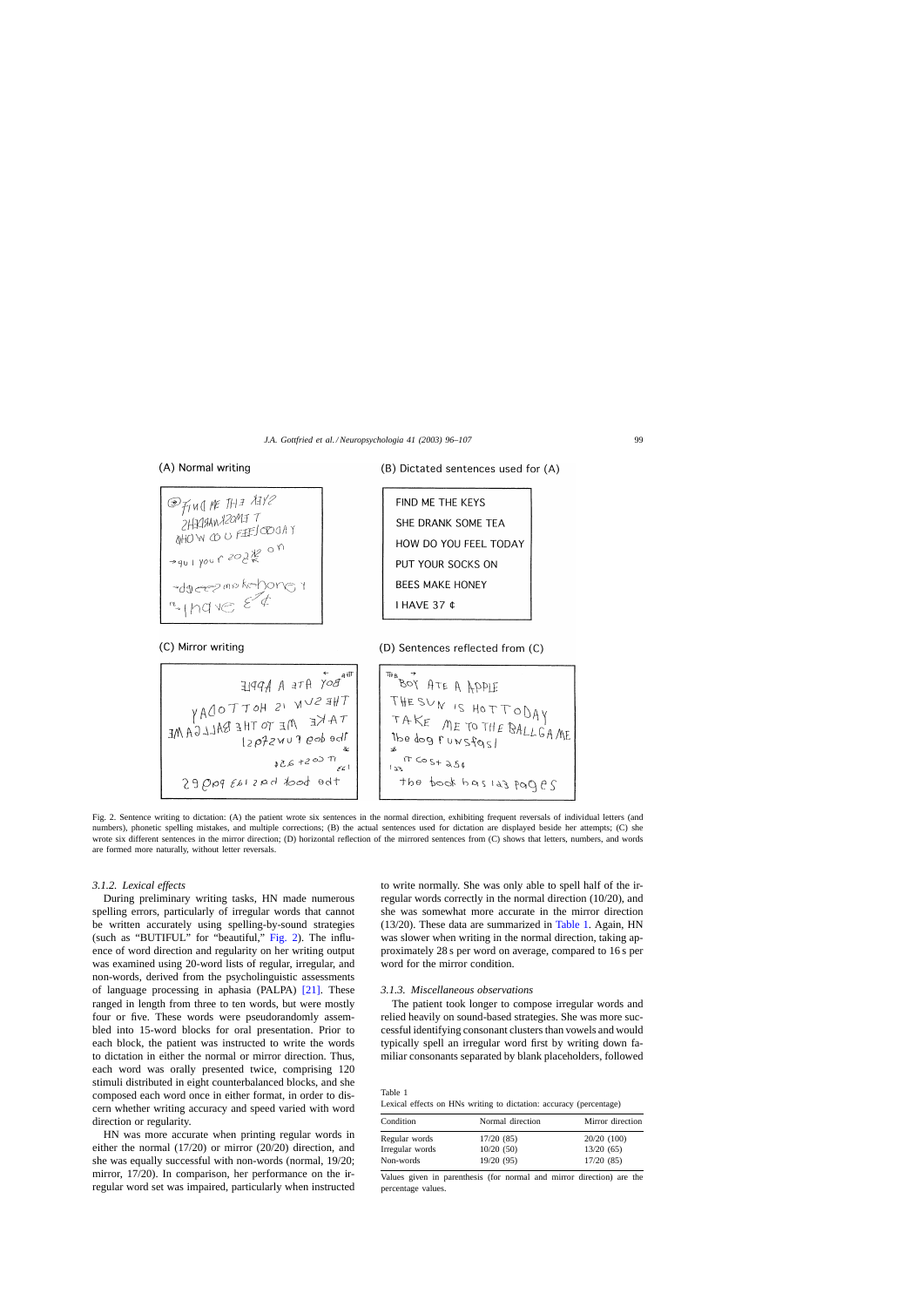

Fig. 3. Spontaneous picture drawing. The patient's freehand depictions of a bicycle (A) and a human profile (B) are both pointing toward the left, representative of a left-directed bias.

by filling-in of the vowels. Thus, in spelling "wind," she began by writing: "W ND—WIND." She also appeared to more closely approximated the correct spelling of a word when writing in mirror. For example, when asked to spell "giraffe," she produced "GRRF" in the normal direction, but "GIRAFF" in the mirror direction.

## *3.1.4. Summary*

HN preferred to write words in a mirror-reversed fashion with both hands and in both sides of space. She was capable of writing in the normal direction, but found this effortful. When writing normally, she was slower and made more errors, and individual letters were crowded compared to her mirror writing. When writing in a normal direction, asymmetric letters were frequently produced in a mirror fashion. Her propensity to write in a mirrored direction with her right hand is not easily accounted for by the motor hypothesis.

## *3.2. Drawing*

We had HN perform several drawing tasks to test the hypothesis that her mirror behavior was due to a general reversal of visual–spatial representations. These tasks were adapted from directional biases observed in drawings of normal right-handed subjects and tasks of right–left orientation along the lines used by Heilman et al. [\[18\].](#page-11-0)

## *3.2.1. Directional bias*

Normal right-handed persons have a strong directional bias to draw objects with left–right asymmetries (e.g. airplane, bicycle) pointing to the left [\[20\].](#page-11-0) HN was asked to draw one picture: airplane, bicycle, bus, dog walking, door with doorknob, frying pan, handsaw, human profile, tobacco pipe, and water pitcher. If HN drew these objects with the same directional bias as shown in normal right-handers, it would suggest that her mirror writing was not a function of generalized visual reversals, but was specific to lexical or

graphemic information. By contrast, directional reversals in her picture drawing (i.e. pointing toward the right) would support a hypothesis involving more generalized mirror reversals of visual–spatial representations.

HN drew all 10 objects pointing towards the left. This directional bias is identical to the bias identified in normal right-handed individuals [\[20\].](#page-11-0) Two of her drawings are shown in Fig. 3, revealing the leftward tendency.

## *3.2.2. Left–right orientation*

HN was shown a number of simple pictures that were stripped of their natural left–right informational cues. These included: a baseball field without base names, paired water faucets without hot–cold designations, the front view of an automobile without driver or steering wheel, a traffic intersection without road signs, a bride without a wedding band, and a blank envelope without addresses or postage. The first two of these were derived from Heilman et al. [\[18\]. S](#page-11-0)he was then asked to sketch in the missing information on these pictures, once again to ascertain whether her drawings would reveal generalized visuospatial reversals.

The patient sketched in the missing components of all six picture templates without errors in the left–right axis. When shown the schematic of a baseball field, she correctly labeled the base-running direction (counter-clockwise) and the base positions (first and third), though she mistakenly placed second base at the pitcher's mound [\(Fig. 4\).](#page-5-0) In contrast, HN persisted in writing the base names ("2" and "3") in mirror format, revealing a dissociation between the graphemic and non-graphemic material. In the remaining pictures, she also assigned all of the elements as is conventional in the United States. These assignments included placing the water-faucet labels (hot on the left), the driver and steering wheel (left side of car), the stop sign (on the right side of a two-lane road), the bride's wedding band (left fourth digit), and the envelope stamp (top right corner) and return address (top left corner).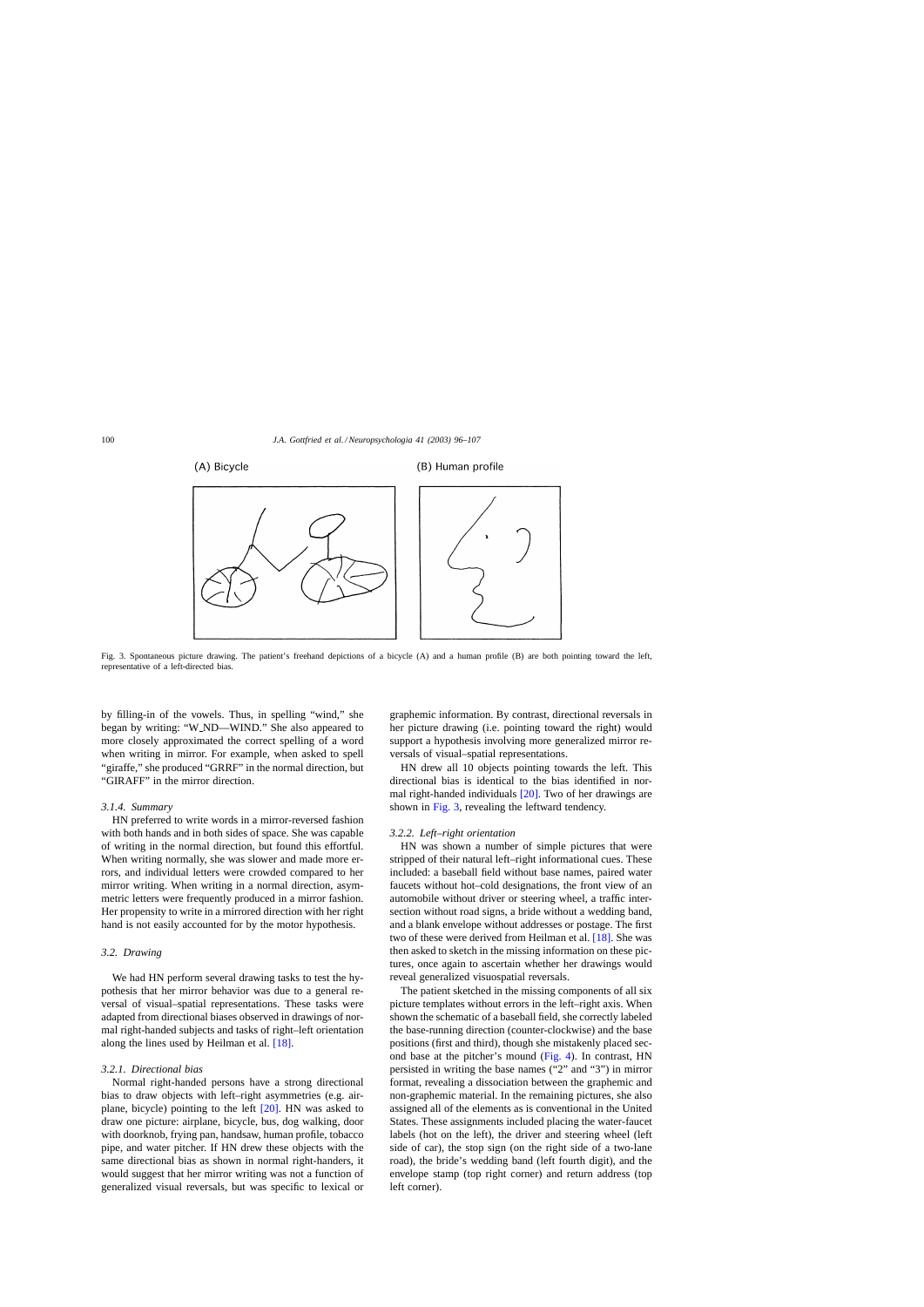## (A) Baseball diamond template

## (B) Labels inserted by H.N.

<span id="page-5-0"></span>

Fig. 4. Visuospatial labeling: (A) the patient was shown a blank template of a baseball diamond with home base (H) specified; (B) base-path direction (counter-clockwise arrows) and base-name locations were correctly indicated, though she accidentally placed the "2" on the pitcher's mound. However, the base numbers themselves ("2" and "3") were still reversed.

# *3.2.3. Summary*

HN drew objects in the same direction as normal right-handed subjects and did not have left–right confusion with pictures. These observations suggest that her mirror writing is not a product of a generalized reversal of visual– spatial representations. As mentioned earlier, remarkably, she was able to drive in city traffic without mishap.

# *3.3. Reading*

Having established that HN did not have a generalized reversal of visual–spatial representations, we investigated her reading abilities in further detail.

#### *3.3.1. Picture–word matching*

HN was tested on her ability to match pictures to normal or mirror words. Pictures were composed of 40 blackand-white line drawings of readily identifiable images. These could be described by corresponding three- or four-letter, high-frequency words (e.g. lion, arm, pear). An additional 40 words, matched for frequency and length to the primary word set, were used as non-matching foils. During the experiment, each picture was presented four times, paired once each with: matching word, normal direction; matching word, mirror direction; non-matching word, normal direction; and non-matching word, mirror direction. Thus, there were a total of 160 discrete combinations, one-half of which were correct matches. These picture–word pairs were pseudorandomized and counterbalanced across four 40-word blocks. During each trial, the patient was shown: picture (5000 ms); delay (500 ms); target word, which remained on screen until a push-button response ("Yes": picture–word match). The intertrial interval was 5000 ms. Response accuracy and reaction times (RTs) were recorded.

Three age-matched control subjects were tested in order to provide normal response comparisons.

Among a total of 80 responses to picture–word matches, patient HN made eight errors in both the normal and mirror conditions. Thus, of the remaining 64 responses, her RT to normal words was  $2565 \pm 198$  ms, whereas her RT to mirror words was  $884 \pm 61$  ms [\(Fig. 5A\).](#page-6-0) Of the three control subjects, one made 1 mirror-word error. Out of 232 matching responses, their mean RT to normal words was  $568 \pm 13.4$  ms and to mirror words was  $727 \pm 30.7$  ms.

A related experiment was designed with slight modifications. Here, the words were all presented in the same direction within a given block, and the patient was given an overt directional cue (arrow pasted on the computer screen) at the onset of each block. If a tendency to direct her gaze toward the right played an important role in the patient's mirror reading, then by using the arrow cue to "look left," her performance with normal words would be expected to match that of the mirror words. If, on the other hand, eye gaze were not a determining factor, then the advantage in mirror over normal reading would still be present. Under these simplified conditions, she was still able to perform more accurately and more quickly with mirrored words. Out of 160 picture–word stimuli, she made 10 errors with normal words and 1 error with mirror words. Of the 138 correct responses, she was faster in the mirror direction  $(2352 \pm 102 \text{ ms})$  compared to the normal direction ( $2655 \pm 154$  ms).

# *3.3.2. Lexical decision*

A lexical decision task was designed to gather converging evidence in support of the hypothesis that HN had easier access to words in the mirror direction. Stimuli consisted of 240 words corresponding to four categories of 60 words each: real word, normal direction; real word, mirror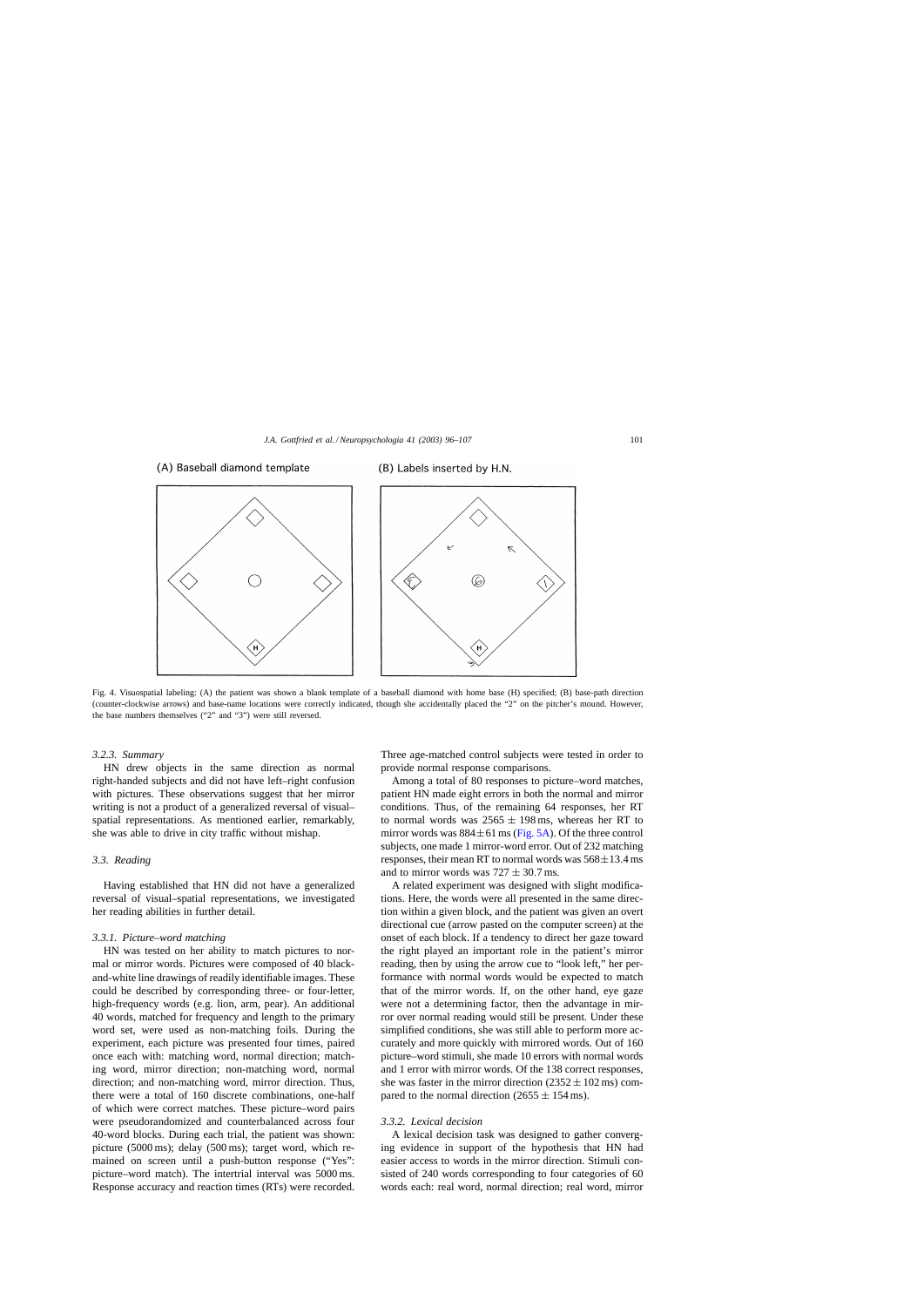<span id="page-6-0"></span>

(B) lexical decision task (regular vs. non-words). Correct mean RTs were taken from the 1000 ms test block.

direction; non-word, normal direction; and non-word, mirror direction. All real words were regular, high frequency, four-letter items with high imageability. Letter strings that spelled out words when read in either direction (e.g. "TRAP" —"PART") were not used. The set of 120 non-words was generated by changing one letter in each of 120 real words. Each non-word could be plausibly pronounced as a single syllable, and care was taken not to formulate any non-words that could be read as real words in the unintended direction (e.g. "PIRD"—"DRIP"). Stimulus delivery was identical to that used in the picture–word task. During each trial, patient HN was shown a fixation cross (5000 ms), followed by the stimulus word in capital letters (variable duration); then a stimulus mask, which remained on screen until a push-button response ("Yes": real word). There were a total of six 40-word blocks, all containing 10 words from each category. In the first block, the stimulus duration was 1000 ms, then shortened by 50–200 ms decrements in successive blocks,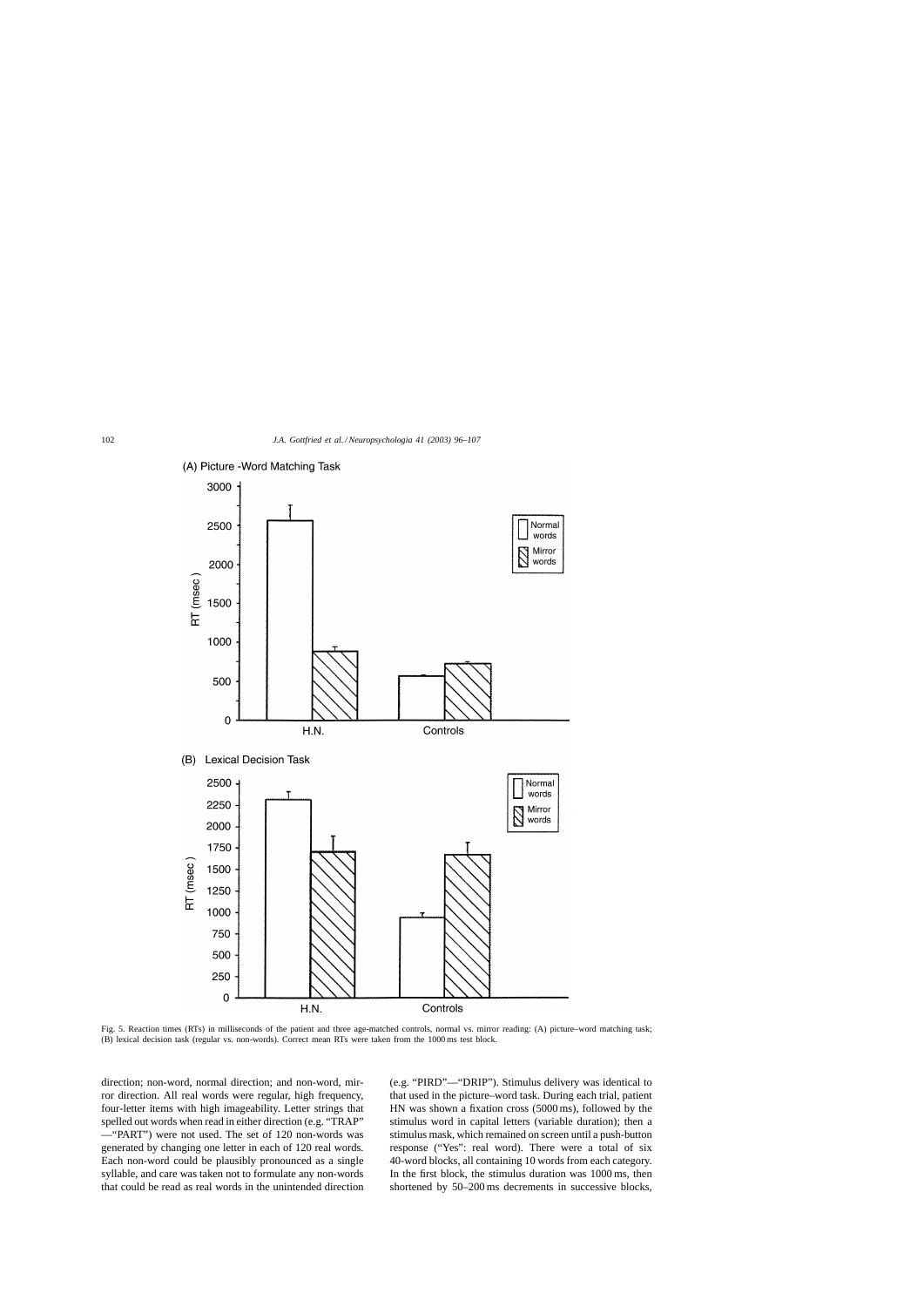until she performed at chance for all word conditions. The patient's accuracy and RT for each block were recorded. The responses of three control subjects were collected under identical test conditions and compared to HNs performance.

An analysis of the RTs, corresponding to all correct responses made during the 1000 ms test block, revealed that HN was faster when reading words in the mirror direction ([Fig. 5B\).](#page-6-0) The patient's RT to normal words was  $2320 \pm$ 102 ms and to mirror words was  $1708 \pm 171$  ms. The control subjects performed in an opposite manner. Their combined mean RT to normal words was  $939 \pm 83$  ms, in contrast to  $1716 \pm 601$  ms for mirror words. These trends were also observed for the 600 ms test block: HN,  $2540 \pm 154$  ms (normal) versus  $1649 \pm 134$  ms (mirror); controls,  $748 \pm 365$  ms (normal) versus  $1287 \pm 113$  ms (mirror).

At long word-stimulus durations (600–1000 ms), HN made almost no errors when presented with words in either the normal or mirror direction (Fig. 6A). However, as the stimuli exposure became shorter, her performance began to diverge. For the four faster stimulus exposure times she was more accurate with mirror words (59/80) than normal words (40/80;  $P < 0.0001$ ), based on the test of proportion [\[4\].](#page-10-0)

HNs performance was compared to the mean of three age-matched controls (Fig. 6B). As might be expected, the control subjects made more errors in the mirror condition. Across all stimulus durations, they were less accurate with the mirror words, even at the longest time interval of 1000 ms (normal words,  $19.3/20 \pm 0.3$ ; mirror words,  $16.7/20 \pm 0.7$ ). Furthermore, Fig. 6B shows that their



Fig. 6. Response accuracy (percent correct) on the lexical decision task (regular vs. non-words) for both normal and mirror reading, as word duration was progressively shortened: (A) the performance of patient HN; (B) the performance of three control subjects.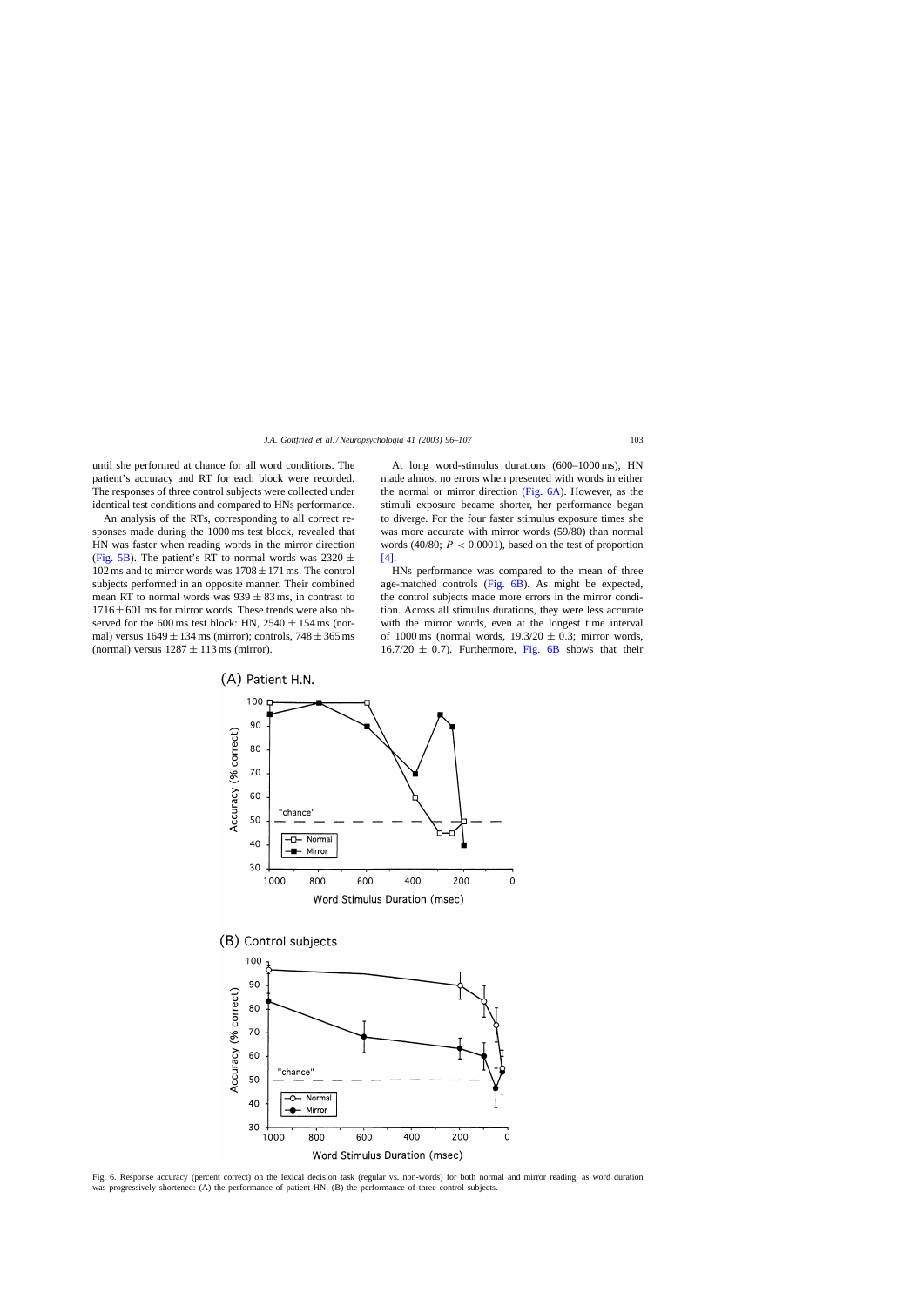performance approached chance sooner with words presented in mirror, as opposed to normal, format.

#### *3.3.3. Reading: regularity effects*

Based on HNs writing abilities, we suspected she might have greater difficulty with irregular words (e.g. "island") than regular words (e.g. "inform"). Using word lists from the Battery of Adult Reading Function [\[17\],](#page-11-0) she correctly read 20/30 (67%) regular words, but only 6/30 (20%) irregular words, when presented in the normal direction. Therefore, a lexical decision task was designed to investigate the effects of word direction and regularity on the patient's reading. The following question motivated this experiment: in addition to privileged access to mirror-reversed graphemes (letters and numbers), did HN have privileged access to mirrored whole word forms? Since irregular words cannot be read using grapheme-to-phoneme correspondence rules, a superior performance for mirrored irregular words would offer at least partial support that the mirrored verbal representations also occurred at the lexical and not simply the sublexical or graphemic level.

Stimuli consisted of 30 regular words and 30 irregular words, matched for frequency and imageability, and 60 non-words, taken from PALPA [\[21\].](#page-11-0) These ranged in length from three to ten letters, though most were four or five, and were generally one or two syllables. Each word was presented twice, once each in normal or mirror direction, for a total of 240 items, counterbalanced and assembled pseudorandomly into six 40-word blocks. Within each block were 10 regular words, 10 irregular words, and 20 non-words, split evenly between normal and mirror direction. For each trial, a fixation cross for 1000 ms was followed by the stimulus word in capital letters, which remained on-screen until a push-button response was made ("Yes": real word).

Out of 30 regular words, patient HN was accurate when items were presented in either the normal  $(29/30 = 97%)$ or mirror (29/30 = 97%) direction. She was slightly less accurate with the set of 60 non-words (normal,  $55/60 =$ 92%; mirror,  $59/60 = 98%$ ). With irregular words she was less accurate with the normal set  $(20/30 = 67%)$  than the mirrored set (26/30 = 87%;  $P = 0.02$ , test of significance of proportion [\[4\]\).](#page-10-0) These findings are summarized in Table 2.

## *3.3.4. Miscellaneous observations*

During some of the reading experiments, the patient occasionally used environmental cues in the testing room when

Table 2 Lexical effects on HNs reading: accuracy (percentage)

| Condition       | Normal direction | Mirror direction |
|-----------------|------------------|------------------|
| Regular words   | 29/30 (96.7)     | 29/30 (96.7)     |
| Irregular words | 20/30(66.7)      | 26/30(86.7)      |
| Non-words       | 59/60 (91.7)     | 59/60 (98.3)     |

Values given in parenthesis (for normal and mirror direction) are the percentage values.

making her decision. For example, when shown the word, "CEILING," she would briefly direct her gaze up to the actual ceiling, then select the correct response. According to HN, "the word (ceiling) did not look like a real word until after I looked up—then it became a real word." Similar behavior was observed with the words, "DOOR" and "WATCH."

After the lexical decision task involving irregular words was completed, HNs incorrectly rejected words were compiled. Definitions of these words were then given to HN, to assess her knowledge of these words. For example, she was asked, "What is the name for a land mass surrounded completely by water?" or, "Name a high-ranking military class?" In all instances, she was able to provide the correct words (e.g. "island," "colonel"), despite the fact that she was unable to recognize them in their written format.

# *3.3.5. Summary*

HN matched words to pictures and made lexical decisions more quickly and accurately when they were written in a mirrored fashion than when they were written normally. This pattern was the opposite of what was observed for age-matched normal subjects. In general, her performance was worse with irregular words than with regular words. However, she performed more accurately with mirrored irregular words than with normal irregular words.

## **4. Discussion**

We present a patient, HN, who had a unique form of acquired mirror writing. She is unusual because, unlike most cases in which left-handed mirror writing is the rule, HN preferred to write mirror words with either hand. This preference persisted for more than 8 years since her initial brain injury, rather than resolving in days or weeks as is more typical. In addition, her mirror writing occurred in combination with a preference for mirror reading. Her pattern of performances on experimental tasks suggests a remarkable modularity of reflected visual forms.

Patient HN preferred to write letters, words, and numbers in the mirror direction with either the right or left hand. She was capable of printing in the normal direction with either hand, but found this more difficult. When she wrote in the normal direction, individual letters were often written in reverse and assembled with strokes from right to left. We think it unlikely that HNs mirror writing is due to released mirror motor engrams. The motor hypothesis postulates that mirrored engrams within the right hemisphere guide the left hand's movement [\[6,10\],](#page-10-0) but does not predict similar writing with the right hand. Furthermore, one would not expect mirrored motor engrams to be associated with mirror reading as was seen in HN. HNs mirror writing appeared to be a "downstream" effect of mirror-reversed visual–spatial representations.

HNs mirror reading and writing was not due to general reversals of visual–spatial representations. She did not reverse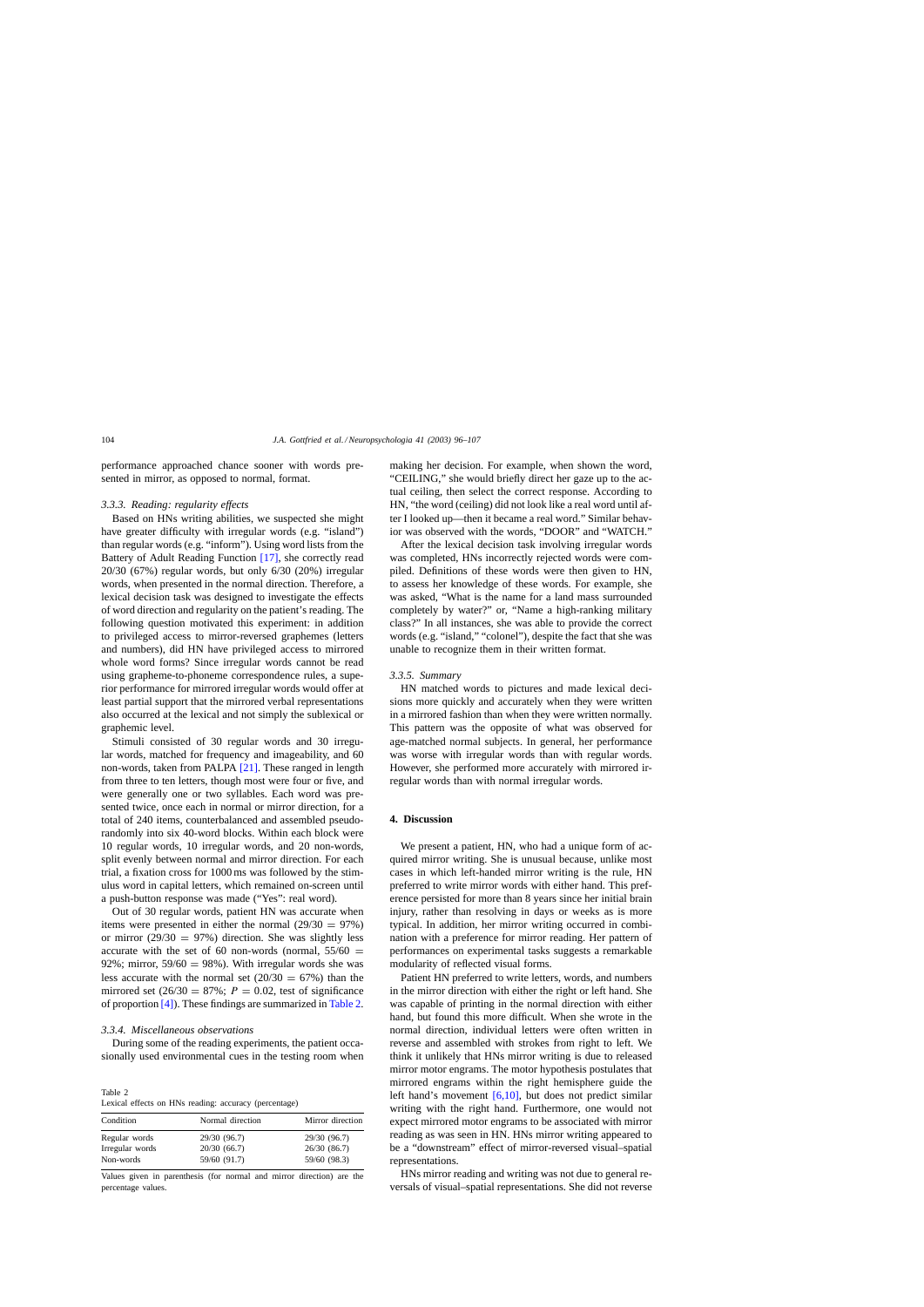drawings of pictures and was not disoriented with respect to the left and right halves of pictures. Thus, unlike patients reported by Heilman et al. [\[18\]](#page-11-0) and by Lambon-Ralph et al. [\[22\],](#page-11-0) on a drawing of a baseball field ([Fig. 4\),](#page-5-0) she identified the base paths and base names correctly. Despite this accurate knowledge of the direction that one would run around a baseball diamond, she wrote the numbers on the bases in mirror forms. Similarly, she mirror wrote the letter "C", despite accurately indicating the sides for "H" and "C" on the hot and cold handles of a paired water faucet. She could identify left–right body parts on herself or an examiner sitting across from her. Finally, unlike the patient reported by Feinberg and Jones [\[14\],](#page-10-0) she was not compromised in her ability to use physical objects and tools because of confusion about the orientation of objects. Notably, she could drive a car over major interstate routes to the medical center (without getting lost) providing ecological evidence that non-verbal visual–spatial representations that guide navigation were largely preserved.

Across several experiments, it was clear that HN had easier access to mirrored word forms. On the picture–word matching task, unlike normal subjects, her responses were faster to mirror than normal words. On the lexical decision task, also unlike normal subjects, she responded more accurately and quickly to mirror than to normal words. She also needed less time to read mirrored words accurately than normal words.

HNs mirror reading and writing appear to be due to reversals of graphemic representations (letters and numbers). Graphemes are postulated to be stored in reflected forms in opposite hemispheres [\[28\].](#page-11-0) Normally, the dominant representation would be expected to guide lexical processing in the normal direction, but in select circumstances, injury or impaired access to this graphemic form would release the non-dominant, mirrored representation, resulting in visual reversals specific to graphemes. These representations would be capable of guiding lexical retrieval (reading) and lexical motor outputs (writing) in a mirrored format.

Two variants on visual–spatial deficits have been proposed to account for mirror writing, neither of which explains HNs behavior. Buxbaum et al. [\[5\]](#page-10-0) proposed that hemispatial confusion could produce mirror writing. They found that the production of mirror words in right hemispace reverted to normal when written in left hemispace. Hemispatial factors were not evident in our patient. She consistently preferred to write in a mirror format on both halves of the page, and with both hands. Another proposal is that an oculomotor tendency to scan from right to left would favor reading and writing in the mirror direction. This idea was raised in the context of reading reversals seen in developmental dyslexics [\[15,43\]](#page-10-0) and in acquired adult cases [\[18,22\].](#page-11-0) However, the visual scanning hypothesis is unlikely to fully account for HNs behavior. Even when she wrote in the normal direction, she made frequent reversals of individual letters (see [Fig. 2A\).](#page-3-0) Importantly, HNs reversals persisted despite the constant directional reminder of a rightward-facing arrow,

suggesting that even when the role of visual scanning preferences was offset, the bias toward mirror writing remained. Similarly, on the picture–word matching task, despite overt directional prompts to the left, she was faster and more accurate with mirror than normal words.

While it seemed clear that HN had privileged access to mirror visual letter forms, we tested the hypothesis that she might also have privileged access to mirror forms of whole words. HN was better able to write and read regular and non-words than irregular words. This pattern suggests relatively impaired access to whole word forms, a reading route thought to be used when reading such words [\[13,37\].](#page-10-0) By contrast, her ability to read non-words suggests intact grapheme to phoneme conversion mechanisms, and is in accord with her own observations that she needed to "sound out" words when reading. If HN had privileged access to mirrored whole word forms, then her performance on mirrored irregular words might be better than on irregular words written in the normal direction. Consistent with this hypothesis, HN was more accurate on lexical decision tasks when irregular words were presented in mirror than normal formats. These observations are reminiscent of those made by Lambon-Ralph et al. [\[22\],](#page-11-0) whose patient seemed to read normal words "letter-by-letter" and mirrored words in parallel.

Our case does not offer direct evidence for the neural substrate of mirrored representations. Like many patients with traumatic brain injury, specific damage was not evident on her structural brain imaging. Her SPECT scan showed bilateral prefrontal hypoperfusion, but the relationship of this abnormality to her mirror reading and writing is not obvious. Functional neuroimaging studies appear to implicate the left angular gyrus [\[19\]](#page-11-0) or left mesial extrastriate cortex [\[31\]](#page-11-0) in normal visual-word processing. Several patients reported with mirror reading have damage to the posterior occipital–parietal cortex [\[22,34\].](#page-11-0) A reasonable candidate for mirrored word representations would be homotopic structures in the right hemisphere linked by commissural pathways [\[2\].](#page-10-0) Functional neuroimaging studies of mirror reading activates right hemispheric networks, including parieto-occipital areas adjacent to the right angular gyrus [\[12,16,32\].](#page-10-0) Additionally, in a PET study of implicit word processing, Price et al. [\[33\]](#page-11-0) demonstrated that the usual left-hemisphere activation was accompanied by homologous areas of the right hemisphere.

Why should the nervous system harbor mirror graphemic representations? As Corballis and Beale [\[8,9\]](#page-10-0) have suggested, organisms need to be able to recognize that the same object can be oriented in different directions. The importance of such "mirror equivalency" means that representations might be encoded in their mirrored forms. Animal studies support the idea of bi-hemispheric encoding and maintenance of mirror visual forms. For example, optic-chiasm-sectioned monkeys monocularly trained to recognize asymmetrical visual objects preferentially respond to the mirror images of these same objects when viewed with the untrained eye [\[25,26\].](#page-11-0) The transfer of these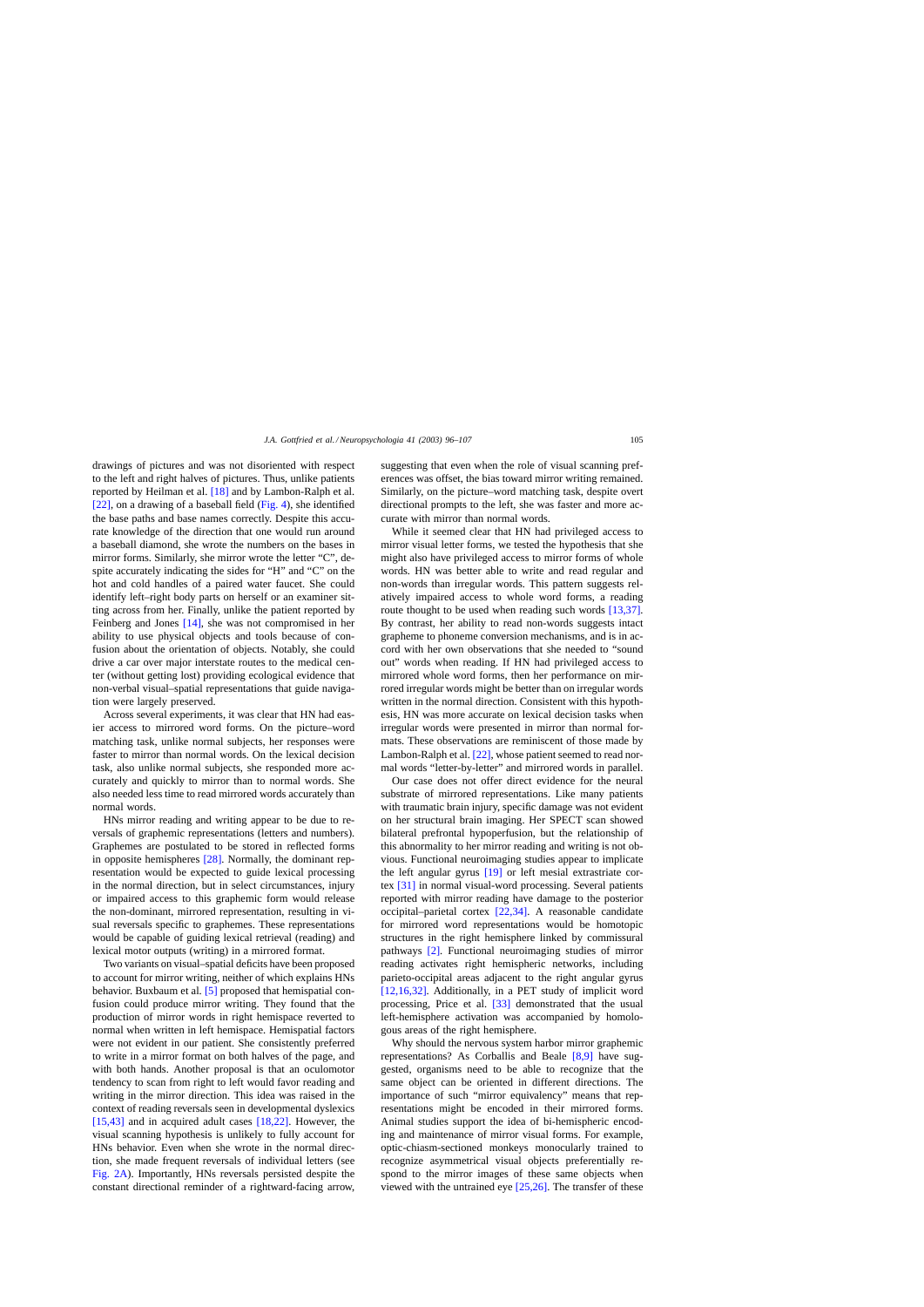<span id="page-10-0"></span>representations into their reflected forms may occur in part through the anterior commissure, suggesting that the mirrored forms actually represent memory traces [1] rather than visual percepts, as implied by Orton's original account [\[28\].](#page-11-0)

Despite the need for mirror equivalency, organisms also need to be able to recognize the specific orientation of objects. A prey unable to determine the orientation of the hunter is unlikely to survive very long. In the macaque, Perrett and colleagues [\[27,30\]](#page-11-0) have recorded cells within the superior temporal sulcus that are sensitive to specific orientations of certain visual percepts, such as faces and bodies. This ability to appreciate the orientation of objects can be lost following brain damage. Turnbull and McCarthy [\[41\]](#page-11-0) reported a patient with bi-parietal lesions, who could recognize objects, but could not discriminate between mirror images of these objects. Thus, the advantages of mirror equivalency and the need for orientation specificity pull visual object recognition systems in different directions.

Our case demonstrates that the tension between mirror equivalency and orientation specificity can be restricted to very specific visual forms. Thus, HN was more at ease with mirrored graphemes, but did not exhibit general visual–spatial left–right reversals. It is hard to see how the adaptive advantages of mirror equivalency and orientation specificity apply to written words, although it is germane to one historical form of writing. A bi-directional method of reading and writing known as boustrophedon ("turning like oxen in plowing") emerged in ancient Greece between the eighth and sixth centuries BC. In this writing system the rows of text alternated in the dextrad and sinistrad directions, so that the sentences would successively weave back and forth down the page  $[40]$ . Individual letters could be written in either orientation depending on the direction of the writing. Presumably, the nervous system's capacity for mirrored representations was a precondition for the emergence of such a writing system. With the dominance of unidirectional writing conventions, the mirrored representations of visual letters and words no longer seem to have any particular functional significance.

The fact that HN also performed better with mirrored than normally written irregular words suggest that the mirrored representations of graphemes are not restricted to the simple visual forms of individual letters. Thus, the mirrored representations also include complex visual forms, such as irregular words that cannot be recognized by applying grapheme-to-phoneme correspondence rules. In fact, the right hemisphere's general propensity to process visual forms globally rather than locally [11] might even contribute to the relative preservation of irregular word forms in their mirrored representations, if as we suspect the mirrored word forms are stored in her right hemisphere.

In summary, we suggest that mirror reading and writing, which at first glance appear to be a neuropsychological oddity, point to general principles underlying the processing and representation of visual forms. The adaptive advantage of mirror equivalency means that the nervous system harbors

visual representations in their normal and reflected forms. The need for orientation specificity means that these different forms must also be distinguishable, and thus can be damaged selectively. These organizational principles that apply to objects in the world generalize to other visual objects, such as letters and words, even though the adaptive advantage for these visual forms no longer applies. Finally, the functional modularity of visual representations themselves means that better access to one kind of mirrored visual form (lexical-graphemes in this case) does not mean that access to all mirrored visual forms is privileged.

## **Acknowledgements**

The authors would like to thank HN for her time, patience, and dedication, and also for obeying the "POTS" signs on the roads without incident. We would also like to thank the reviewers' for their helpful comments, especially Professor Corballis. This work was supported by the NIH, RO1 NS 37539 and DC 04817.

## **References**

- [1] Achim A, Corballis M. Mirror-image equivalence and the anterior commissure. Neuropsychologia 1977;15:475–8.
- [2] Berlucchi G. Anatomical and physiological aspects of visual functions of corpus callosum. Brain Research 1972;37:371–92.
- [3] Briggs G, Nebes R. Patterns of hand preference in a student population. Cortex 1975;11:230–8.
- [4] Bruning JL, Kintz BL. Computational handbook of statistics. 2nd ed. Glenview (IL): Scott. Forestman, 1977.
- [5] Buxbaum LJ, Coslett HB, Schall RR, McNally B, Goldberg G. Hemispatial factors in mirror writing. Neuropsychologia 1993;31:1417–21.
- [6] Chan J-L, Ross E. Left-handed mirror writing following right anterior cerebral artery infarction: evidence for non-mirror transformation of motor programs by right supplementary motor area. Neurology 1988;38:59–63.
- [7] Chia L-G, Kinsbourne M. Mirror-writing and reversed repetition of digits in a right-handed patient with left basal ganglia haematoma. Journal of Neurology, Neurosurgery, and Psychiatry 1987;50.
- [8] Corballis M, Beale I. The psychology of left and right. London: Lawrence Erlbaum, 1976.
- [9] Corballis M, Beale I. Bilateral symmetry and behavior. Psychological Review 1970;77:451–64.
- [10] Critchley M. Mirror-writing. London: Routledge & Kegan Paul, 1928.
- [11] Delis D, Robertson L, Efron R. Hemispheric specialization of memory for visual hierarchical stimuli. Neuropsychologia 1986; 24:205–14.
- [12] Dong Y, Fukuyama H, Honda M, Okada T, Hanakawa T, Nakamura K, et al. Essential role of the right superior parietal cortex in Japanese kana mirror reading: an FMRI study. Brain 2000;123:790–9.
- [13] Ellis AW, Young AW. Human cognitive neuropsychology. London: Lawrence Erlbaum, 1988.
- [14] Feinberg T, Jones G. Object reversals after parietal lobe infarction-a case report. Cortex 1985;21:261–71.
- [15] Fischer F, Liberman I, Shankweiler D. Reading reversals and developmental dyslexia: a further study. Cortex 1978;14:496–510.
- [16] Goebel R, Linden D, Lanfermann H, Zanella F, Singer W. Functional imaging of mirror and inverse reading reveals separate coactivated networks for occulomotion and spatial transformations. Neuroreport 1998;9:713–9.